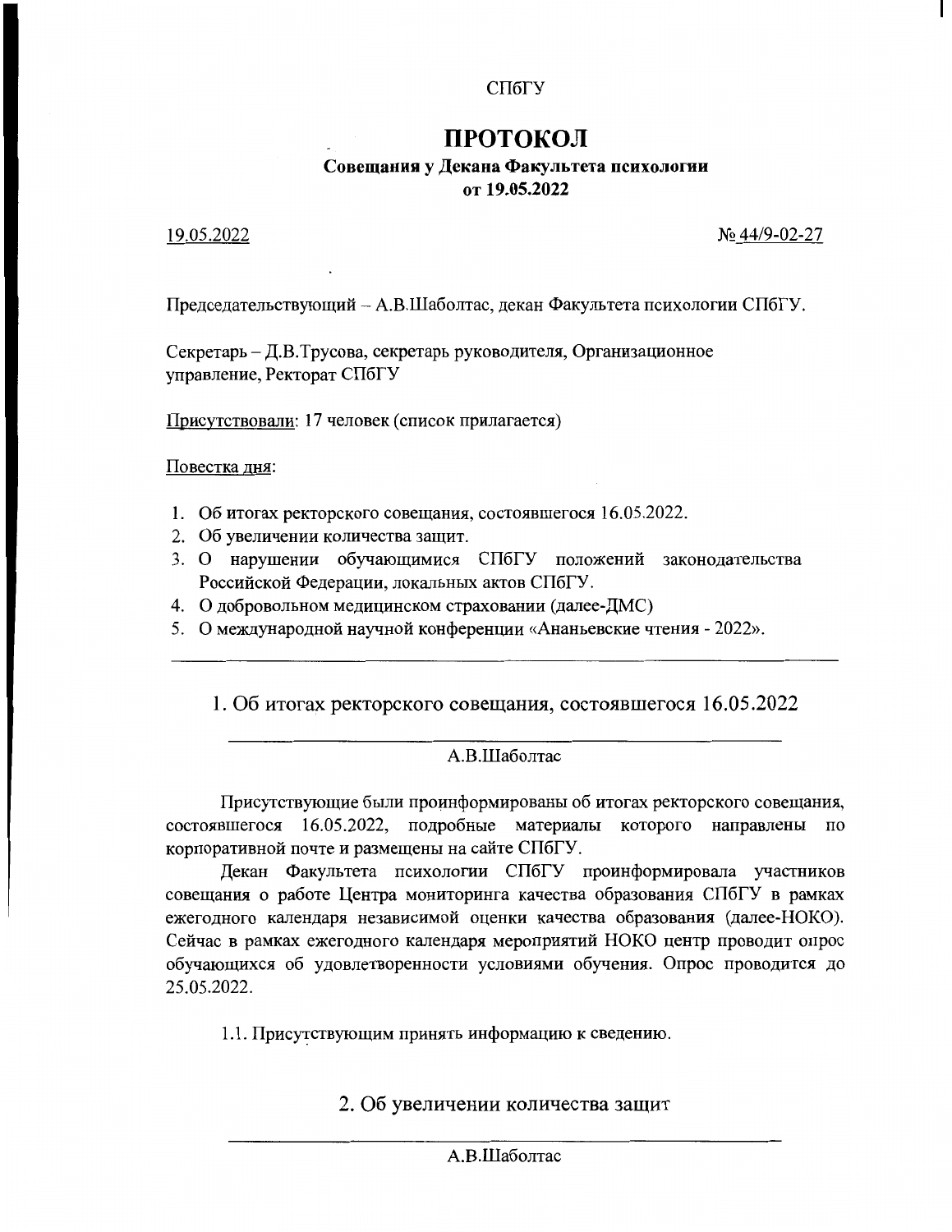Был рассмотрен вопрос, который обсуждался на ректорском совещании 16.05.2022: О мерах, направленных на увеличение количества защит выпускниками диссертаций на соискание степени кандидата наук.

В ходе обсуждения были сформированы предложения по дополнительным мерам, направленным на увеличение количества защит аспирантами диссертаций на соискание степени кандидата наук, которые будут направлены на имя проректора по научной работе в срок до 01.06.2022.

2.1. Присутствующим принять информацию к сведению.

# 3. О нарушении обучающимися СПбГУ положений законодательства Российской Федерации, локальных актов СПбГУ

### А.В.Шаболтас

Присутствующие были проинформированы о зафиксированных за период с 12.04 по 13.05.2022 нарушениях локальных нормативных актов СПбГУ обучающимися, а также о наличии привлеченных к дисциплинарной ответственности обучающихся.

3.1. Присутствующим принять информацию к сведению.

4. О добровольном медицинском страховании (далее-ДМС)

#### Е.А.Столярчук

Присутствующие были проинформированы о том, что для получения компенсации по ДМС необходимо заполнить два заявления, первое в адрес Н.М. Кропачева, ректора СПбГУ (n.kropachev@spbu.ru), второе в адрес первичной профсоюзной организации сотрудников СПбГУ (office@profcom.spb.ru).

4.1. Присутствующим принять информацию к сведению.

5. О международной научной конференции «Ананьевские чтения - 2022»

#### А.В.Шаболтас

Присутствующие были проинформированы о том, что на конференцию «Ананьевские чтения - 2022» пока подано мало тезисов. Алла Вадимовна попросила участников совещания простимулировать сотрудников кафедр и аспирантов для подачи материалов научных исследований и предложений по мероприятиям на конференцию.

5.1. Присутствующим принять информацию к сведению.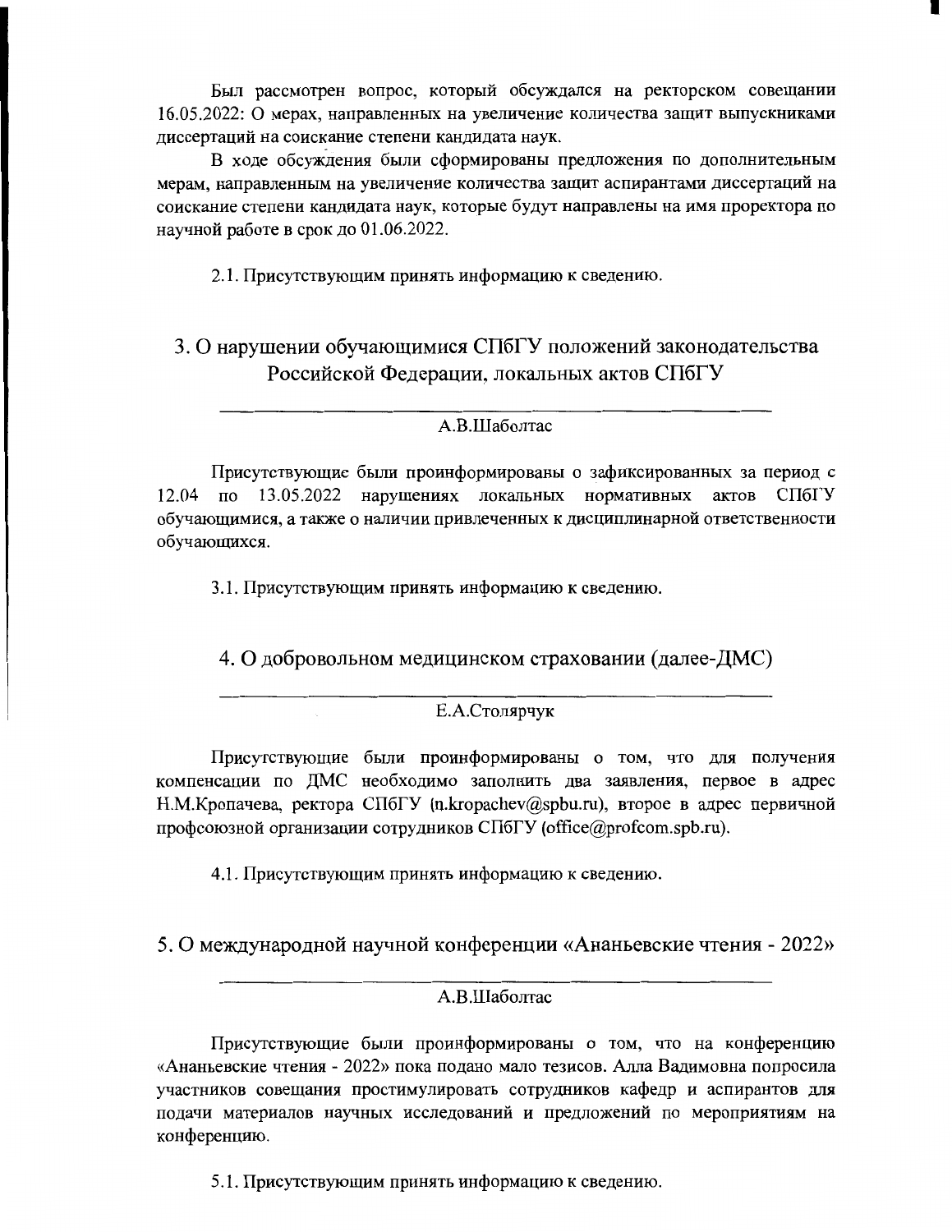Председательствующий

Секретарь

 $\ddot{\phantom{0}}$ 

Alle

 $\sim 10^{-1}$ 

А.В.Шаболтас

 $\pm$ 

 $\sim$ 

 $\sim 10^7$ 

 $\ddot{\phantom{a}}$ 

Д.В.Трусова